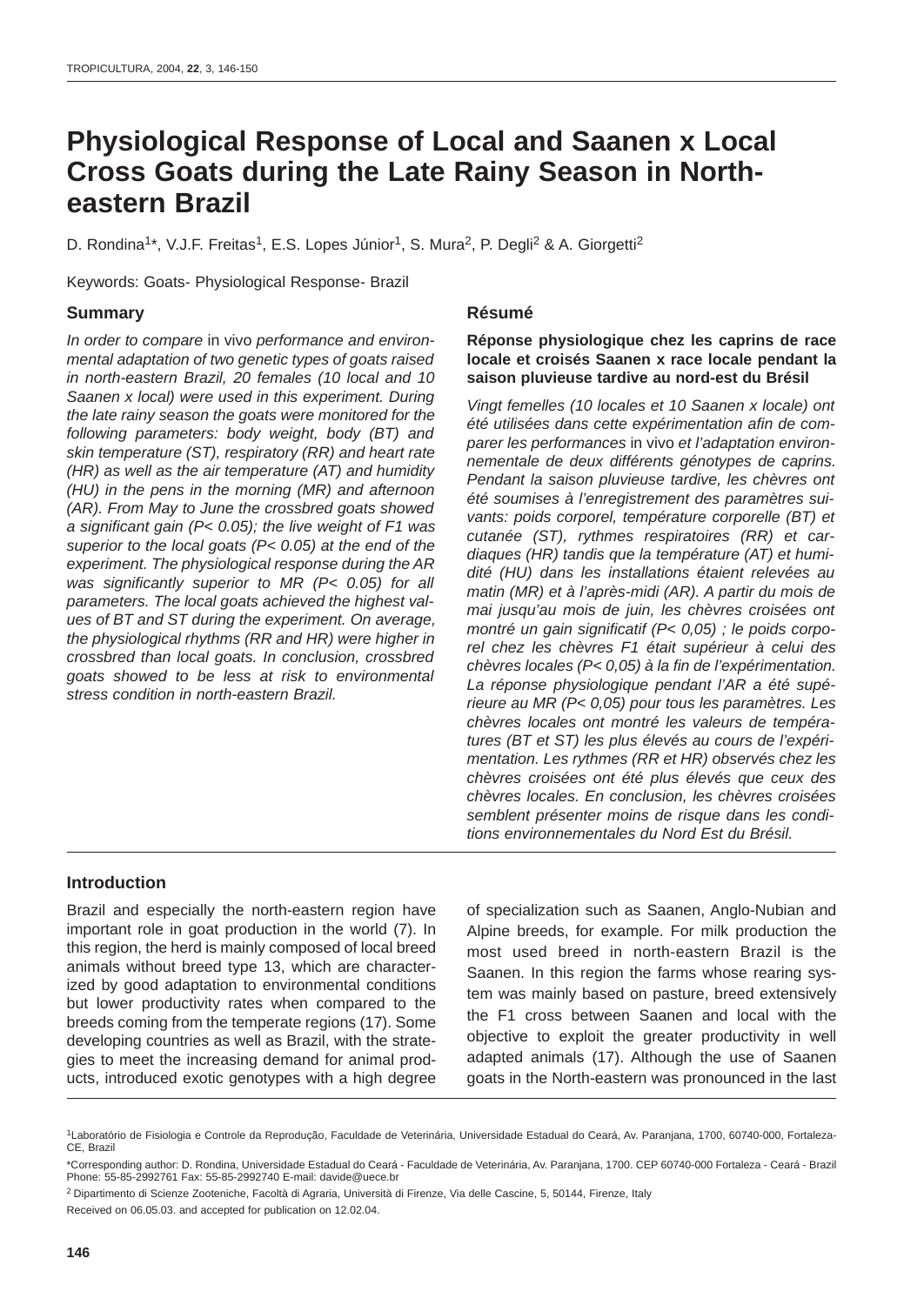decades, it has little studies concerning their ability to tolerate the high temperatures in tropical areas.

Lopes Junior et al. (11) reported a substantial alteration in the sexual behavior and estrous activity in Saanen reared in intensive system during the rainy season of north-eastern Brazil. It is well known that the stress from environmental conditions can produce a reduction in reproductive performance as well as the meat and milk production (15). Nevertheless the study of environmental response may be suitable to obtain good productive index in these areas, in respect of the animal welfare.

The aim of this study was to compare in vivo performance and environmental adaptation of Local breed and Saanen x Local adult goats, raised in the tropical area of north-eastern Brazil.

# **Material and methods**

### **Experimental conditions**

The experiment was carried out on the farm of "Centro Educacional da Juventude Padre João Piamarta" (Itaitinga-CE-Brazil, 3º 43'47" S and 38º 30'37" W), during the late rainy season (April, May and June) (10). This period characterizes the transition from the rainy (January - June) to the dry season (July - December) and allowed us to evaluate the animal response in different environmental conditions.

#### **Animals and management**

In one herd composed of two genetic types (local and F1 crossbred Saanen x local), each one with one hundred female goats, 20 multiparous adult, non pregnant and non lactating goats were chosen randomly: ten local (group 1) and ten F1 crossbred (group 2). The experimental groups were similar in age (mean  $\pm$ SEM): 2.5  $\pm$  0.17 vs 2.6  $\pm$  0.16 years (P > 0.05) and body weight:  $28.76 \pm 5.60$  vs  $29.99 \pm 5.72$  kg (P> 0.05). These animals were weighed monthly and kept in the flock. The herd was reared in a semi-extensive system with the follow management: daily, from 07:00 AM to 14:00 PM, the goats grazing on pasture and later they were housed in the pens. Herein at 16:00 PM animals received 500 g/head of concentrate with 20% of crude protein. Water and salt were supplied ad libitum. Pens (two) were separated by a central feed alley. Each pen measured 40 x 50 m and contained a 40 x 3 m open front shelter. The feed alley and the front shelter was clay with concrete and faced in east-west direction.

# **Physiological parameters**

Monthly, for four days consecutively, at 06:00 AM (morning reading: MR) and at 14:00 PM (afternoon reading: AR), body and skin temperature and the respiratory and heart rate were recorded. The body tem-

perature (BT) was taken with a rectal digital thermometer. Skin temperature (ST) was measured by a digital thermometer (HI 9063, Hanna Instruments Inc., Woonsocket, USA). Each reading was made at a constant depth by compression in the muscular areas of the rack and leg on the right side of the animal. The ST was obtained by mean of the two measurements. Respiratory (RR) and heart rates (HR) were measured using a stethoscope (Littmann, 3M Health Care, Oakdale, USA). The air temperature (AT) and the humidity (HU) were recorded using a digital thermohygrometer (Ziel WS 9015, Lichtenfels, Germany) before and after each daily measurement of the physiological parameters. The data are given with an accuracy of 0.1° C. All parameters were taken in the pen.

### **Statistical analyses**

All descriptive data was analyzed using the GLM procedures for repeated measures analysis of variance (ANOVA) of SAS program software. The factors used in the model for analysis of physiological parameters included genetic type (local, Saanen x local), months (April, May and June), daily reading (MR and AR) and interactions. Day of record (1, 2, 3, 4) was the repeated measure. Difference among months in the same breed was performed by Duncan test. For the comparison between breeds within each daily reading the t test was used, while the difference between the daily readings for each breed was performed by paired t test. Results were expressed as mean  $\pm$  SEM and differences were taken as statistically significant from P< 0.05.

# **Results**

### **Environmental parameters and live weight** (Tables 1 and 2)

The percentage of days with rainfall was 90% (27/30), 32% (10/31) and 43% (13/30) in April, May and June, respectively. At MR the AT was higher in May and at AR in June, (P< 0.05).

During June, AT was superior at AR when compared to MR (P< 0.05). Concerning the HU, the highest values (P< 0.05) were always recorded during April while the records for HU were always higher in MR (P< 0.05). However the AT and HU values recorded inside the pen during the experiment were in agreement to the seasonal averages of the region. From May to June the crossbred goats showed a significant gain (P< 0.05); the live weight of F1 was superior to the local (P< 0.05) at the end of the experiment.

#### **Physiological parameters: daily reading response**

A significant effect of daily reading was observed. The readings during the afternoon were significantly superior to the morning (P< 0.05) for all parameters.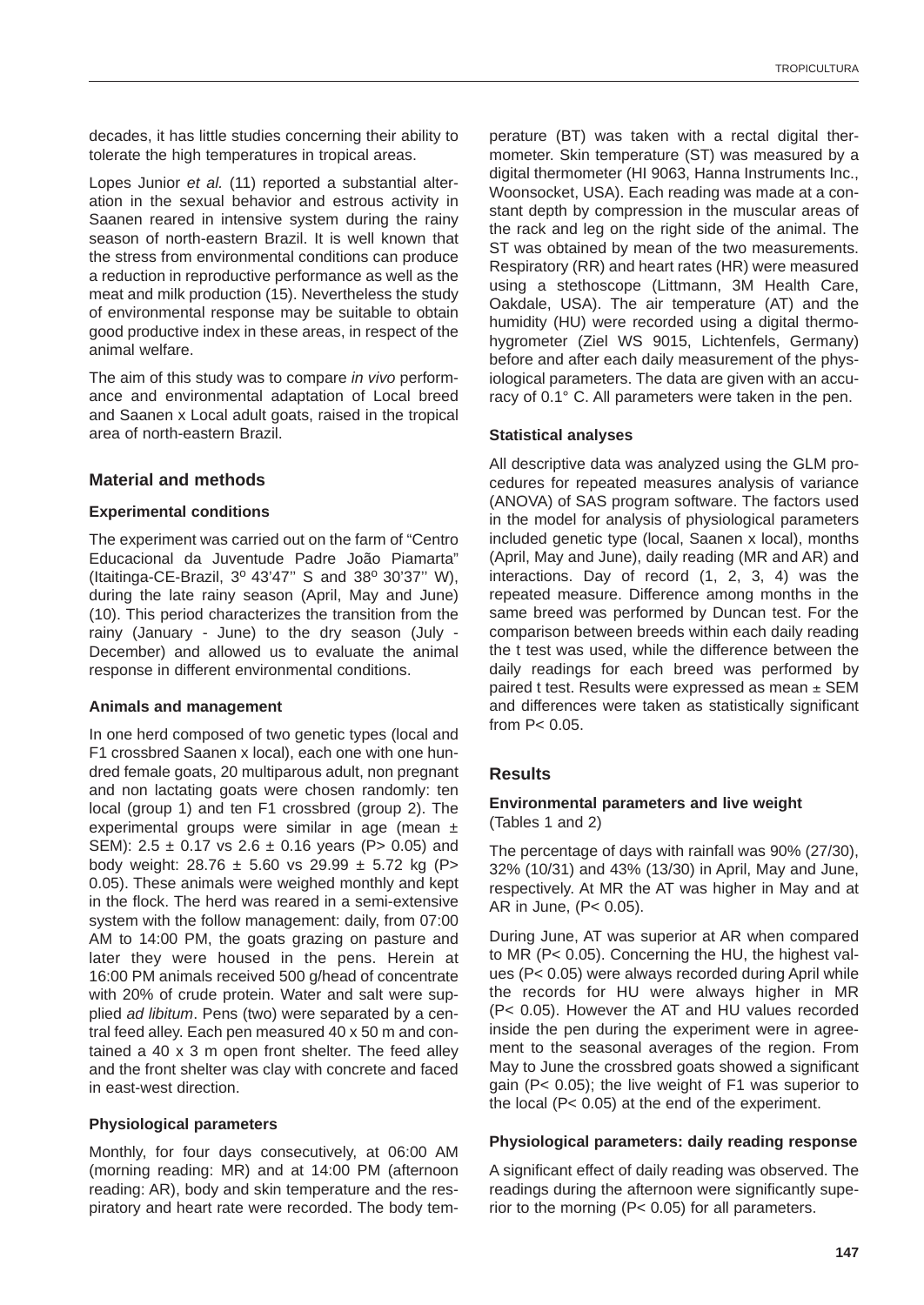| Table 1                                                                                                        |
|----------------------------------------------------------------------------------------------------------------|
| Mean ( $\pm$ SEM) of air temperature (AT) (°C) and humidity (HU) (%) recorded in the pen during the experiment |

| Month | Morning                      |                              | Afternoon             |                            |
|-------|------------------------------|------------------------------|-----------------------|----------------------------|
|       | AT                           | HU                           | AT                    | HU                         |
| April | $24.75^a \pm 0.17$           | $86.50^{aA} \pm 0.68$        | $26.50^a \pm 0.33$    | $80.50^{aB} \pm 1.16$      |
| May   | $25.88^{b} \pm 0.17$         | $71.00^{bA} \pm 0.57$        | $26.38^a \pm 0.22$    | 65.00 <sup>bB</sup> ± 0.95 |
| June  | $22.50^{\text{cA}} \pm 0.17$ | $81.75^{\text{cA}} \pm 0.55$ | $29.63^{bB} \pm 0.22$ | $72.25^{cB} \pm 1.15$      |

A,B Comparison between daily readings (P< 0.05);

a,b,c Comparison among months (P< 0.05).

#### **Table 2**

**Live weight (mean ± SEM) of F1 and local goats recorded during the experiment**

| Body weight (kg)  |                   |  |  |  |
|-------------------|-------------------|--|--|--|
| F1                | Local             |  |  |  |
| $29.99a \pm 0.64$ | $28.76 \pm 0.62$  |  |  |  |
| $28.62a + 0.54$   | $28.58 \pm 0.51$  |  |  |  |
| $31.83bA + 0.65$  | $28.93B \pm 0.69$ |  |  |  |
|                   |                   |  |  |  |

A,B Comparison between genetic types (P< 0.05);

a,b Comparison among months (P< 0.05).

#### **Physiological parameters: monthly and genetic response**

Figures 1, 2, 3 and 4 presented the results of comparison among months in each genetic type and between genetic type in the same daily readings (MR or AR).

#### Skin and body temperature (Figures 1 and 2)

In the afternoon both temperatures presented a significant increase from April to May (P< 0.05).



Figure 1: Mean ( $\pm$  SEM) of skin temperature (°C) of F1 (grey) and local (white) goats, recorded in the morning (bars) and in the afternoon (lines), during the late rainy season in northeastern of Brazil. Each value represents the mean of four consecutive days.

- Comparison between breeds in the same daily reading (P< 0.05);
- A,B Comparison among months in the same breed (P< 0.05).



- Figure 2: Mean ( $\pm$  SEM) of body temperature ( $\degree$ C) of F1 (grey) and local (white) goats, recorded in the morning (bars) and in the afternoon (lines), during the late rainy season in northeastern of Brazil. Each value represents the mean of four consecutive days.
	- a,b Comparison between breeds in the same daily reading (P< 0.05);
	- A,B Comparison among months in the same breed (P< 0.05).

Thus in May the highest values (ST:  $38.66 \pm 0.12$  °C and BT: 40.09  $\pm$  0.06 °C) of the experiment were detected in local goats. From May to June the AR showed again a decrease in temperatures (P< 0.05), except for the ST in local animals. In the morning, the greatest mean temperatures were observed in April (P< 0.05). In this month the BT of local breed was significantly lower than the F1. Also in both breed the temperatures showed a decrease from April to May - June period (P< 0.05).

#### Respiratory and heart rate (Figure 3 and 4)

Concerning AR, the RR recorded during May (P< 0.05) was superior when compared to the other months. F1 goats showed the highest values of RR in this month  $(74.10 \pm 4.54$  bpm).

For this genotype the RR reading in the morning showed a slow increase from April to June (P< 0.05). Also the RR recorded in June was different between genotypes (P< 0.05). The HR data in the afternoon showed a significant increase from April to May in local breed and for F1 from May to June. The highest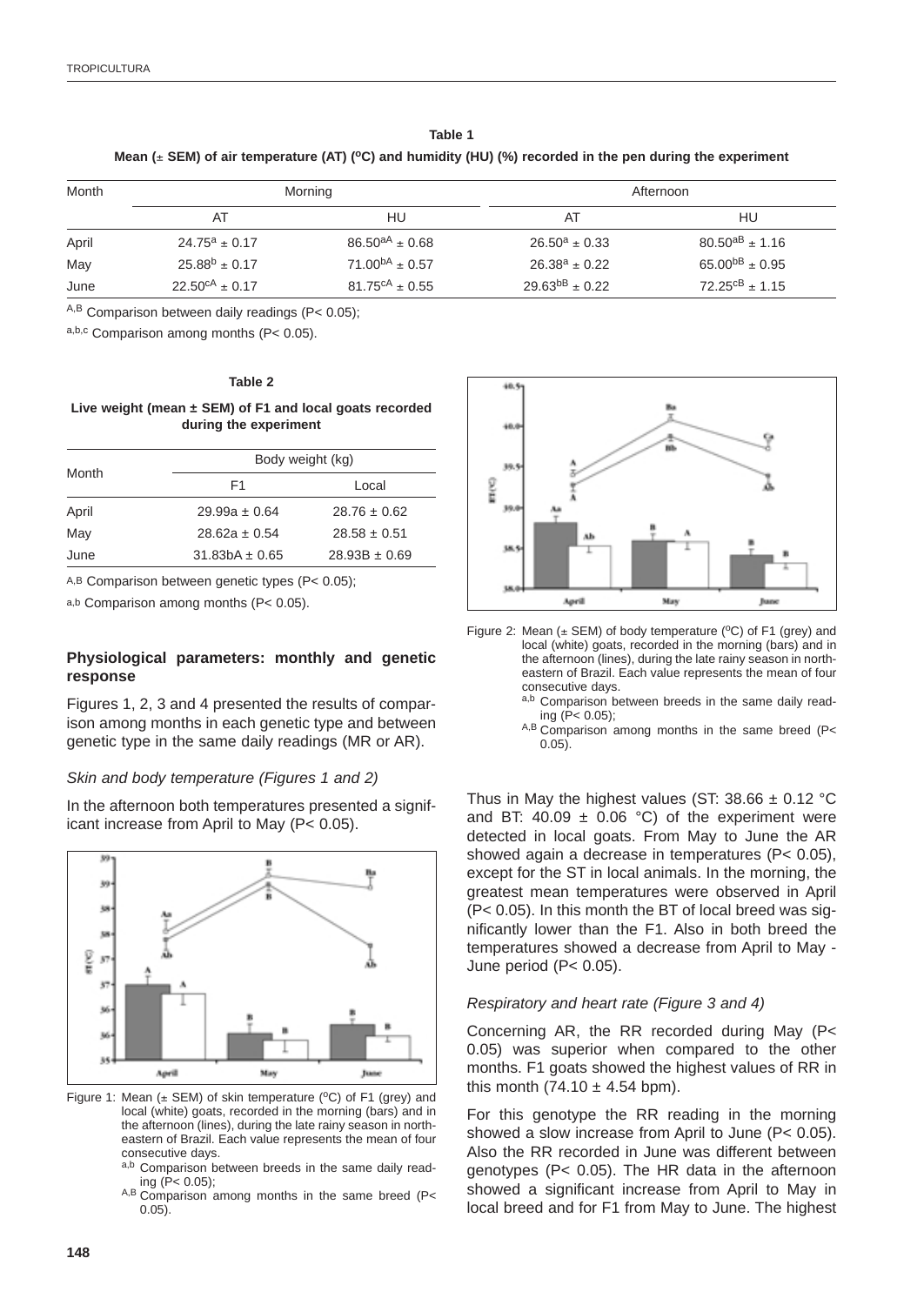

Figure 3: Mean  $(\pm$  SEM) of respiratory rate (bpm) of F1 (grey) and local (white) goats, recorded in the morning (bars) and in the afternoon (lines), during the late rainy season in northeastern of Brazil. Each value represents the mean of four consecutive days.

- a,b Comparison between breeds in the same daily reading (P< 0.05);
- A,B Comparison among months in the same breed (P< 0.05).



Figure 4: Mean  $(±$  SEM) of heart rate (bpm) of F1 (grey) and local (white) goats, recorded in the morning (bars) and in the afternoon (lines), during the late rainy season in northeastern of Brazil. Each value represents the mean of four consecutive days.

- a,b Comparison between breeds in the same daily reading (P< 0.05);
- $A,B$  Comparison among months in the same breed (P<  $0.05$ ).

value was recorded in June (F1:  $94.70 \pm 2.92$  bpm). During MR the HR and RR of the crossbreds became progressively greater during the experiment (P< 0.05).

# **Discussion**

Live weight recorded during the experiment did not show a reduction in body mass in either genetic type. Literature on goats reported a marked depression of food intake and weights when animals were exposed to high temperatures of tropical areas (12, 18). Goats living in harsh environments represent a climax in the capacity of domestic ruminants to adjust to such areas, where water sources are widely distributed and food sources are limited by their quantity and quality (19).

However the air temperatures registered in the pens throughout the experiment demonstrated that the upper critical temperature (up to 30 °C) of goats was not raised (12). Also in this period the effect of rainfall provide the greatest food offer of pasture in the region (10). These facts interpreted the performances in vivo reported in the study.

The increases in physiological response showed during AR in both genetic types were expected (1, 2). It can be considered as a protective mechanism of homeostasis against stress due to exercise and heat increment of digestive process. Such factors associated with an increment of solar radiation justified the highest values recorded in the afternoon from May to June (4). Ogebe et al., (16) showed a negative correlation between rainfall and physiological parameters in Nigerian dwarf goats. These authors observed an increase in physiological response from rainy to dry season and suggested that rainfall is associated with high atmospheric moisture, which could reduce the amount of heat stress.

In spite of the greater values in the afternoon previously mentioned, the experimental BT means recorded in both genetic types were in accordance with the standard values proposed for goats (39 – 40 °C) in neutral thermal condition (3). Some authors (3, 5, 9, 12, 14), demonstrated in several stress conditions that BT exhibited minimal variations.

During the last part of the experiment the goats showed clinical signs of stress in the afternoon. Both pulses (RR and HR) surpassed the mean values of goats (HR: 75 - 85 bpm and RR: 25 - 40 bpm, 3). In the same daily reading the ST means were quite close to BT, showing a less efficiency to dissipate the increase of temperature observed in this period.

Concerning genetic comparison, the local goats achieved the highest values of temperature parameters throughout the experimental period. The lower thermal stress in the F1 cross can be interpreted by the presence of white coat and skin pigmented in these animals (1). It is known that the effect of penetration of solar radiation is a function not only of the color but also of the structure of the coat (1, 8). Thus short haired animals, such as the F1 cross goat showed in this research, were susceptible to higher increase of RR and HR (1). Berbigier (6), reviewing results of some experiences conducted in Guadalupe with Local and F1 Alpine x local kids, reported that the greater productivity of crossbreds did not affect their tolerance of diurnal temperatures. However in F1, weight of heart and lungs were higher than local goats probably consequence of intense thermoregulation activity.